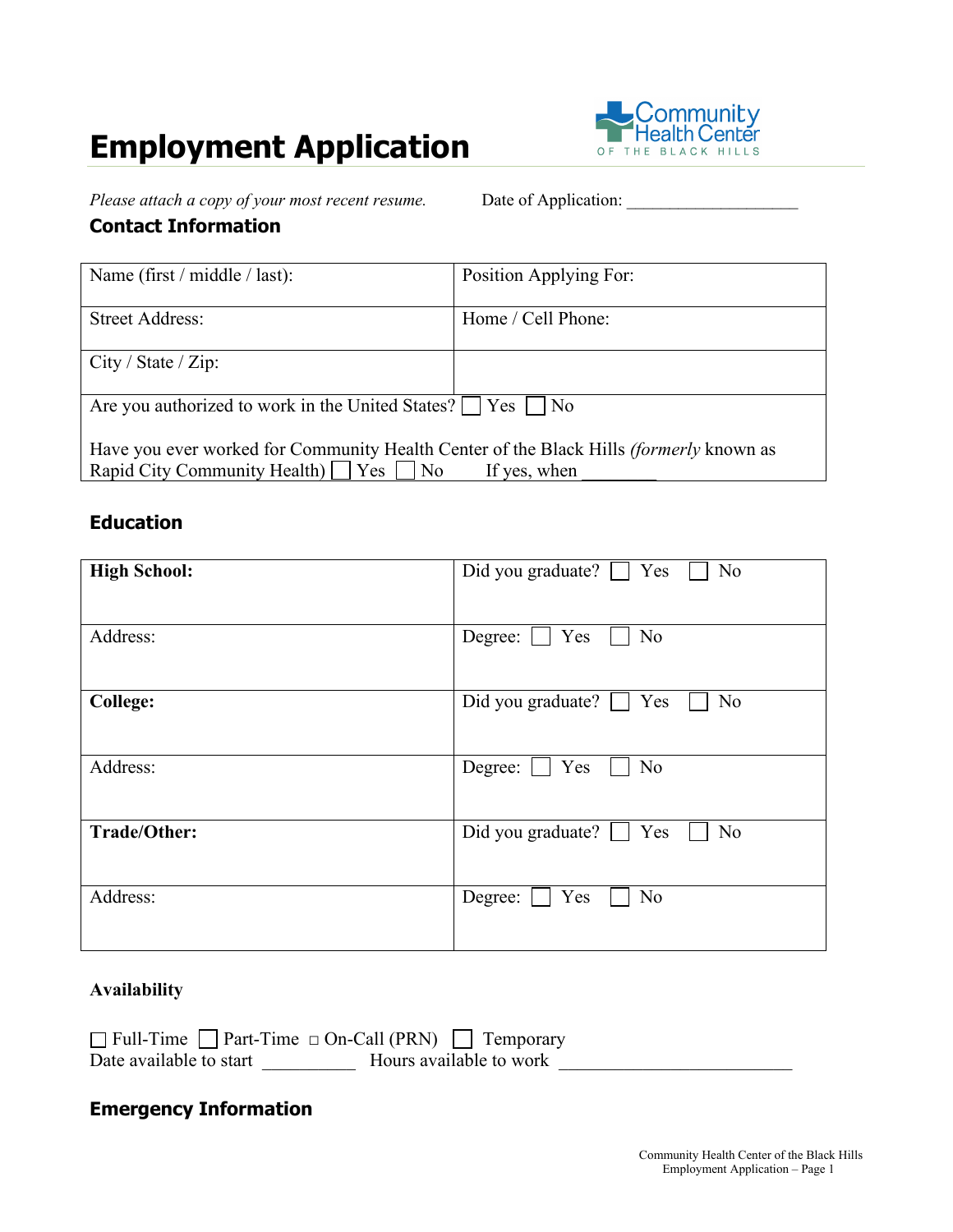| In case of emergency, contact: |                       |
|--------------------------------|-----------------------|
| Name:                          | Relationship to Self: |
|                                |                       |
| Work Phone:                    | Home/Cell Phone:      |

## **Skills, Interests & Education**

| Please summarize your previous experience (if any): |
|-----------------------------------------------------|
| Special trainings, certifications:                  |
|                                                     |

### **Employment History**

| Employer:                   | Position:                                                         |
|-----------------------------|-------------------------------------------------------------------|
|                             |                                                                   |
| <b>Street Address:</b>      | Phone:                                                            |
| City/State/Zip:             | To:<br>From:                                                      |
|                             |                                                                   |
|                             | Reason for Leaving:                                               |
|                             | May we contact your previous supervisor?<br>Yes<br>N <sub>o</sub> |
| Supervisor                  |                                                                   |
| Summary of responsibilities |                                                                   |
|                             |                                                                   |

| <b>Street Address:</b><br>Phone:<br>To:<br>City/State/Zip:<br>From:     |  |
|-------------------------------------------------------------------------|--|
|                                                                         |  |
|                                                                         |  |
|                                                                         |  |
| Reason for Leaving:                                                     |  |
| May we contact your previous supervisor?<br>Yes<br>N <sub>o</sub>       |  |
| Supervisor                                                              |  |
| Summary of responsibilities                                             |  |
|                                                                         |  |
| Position:<br>Employer:                                                  |  |
| <b>Street Address:</b><br>Phone:                                        |  |
| To:<br>City/State/Zip:<br>From:<br>Community Health Center of the Black |  |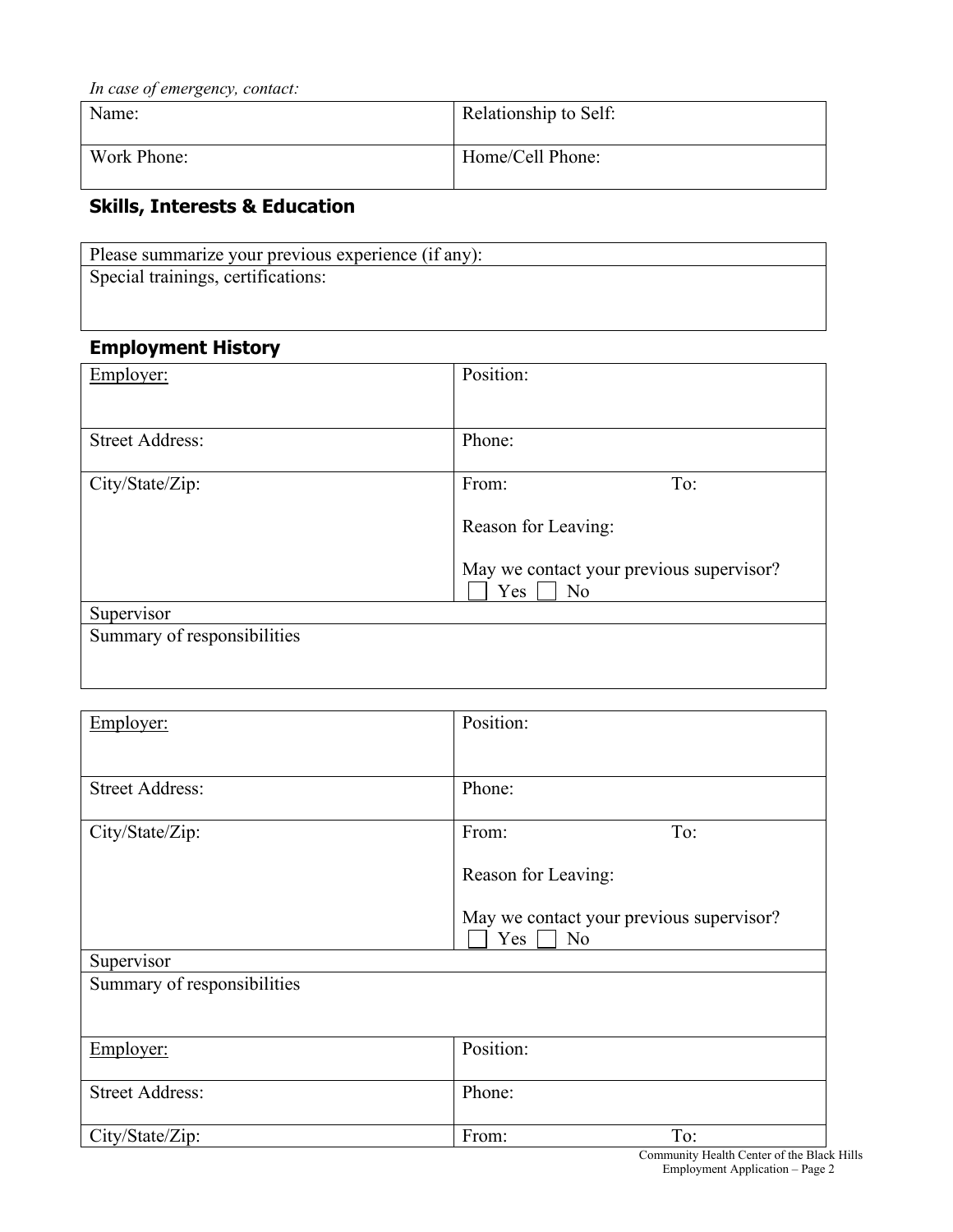|                             | Reason for Leaving:                                   |
|-----------------------------|-------------------------------------------------------|
|                             | May we contact your previous supervisor?<br>Yes<br>No |
| Supervisor                  |                                                       |
| Summary of responsibilities |                                                       |

|                               | Military Service: Did you serve on active duty?   Yes   No |                        |  |
|-------------------------------|------------------------------------------------------------|------------------------|--|
| If yes, Branch:               | From:                                                      | To: Type of Discharge: |  |
| Referred/Learned of position: |                                                            |                        |  |
|                               |                                                            |                        |  |

Have you ever been convicted of a crime other than a misdemeanor traffic violation? □Yes □No

If yes, state the nature of the crime:

#### **References** *Please list* **3 Professional** *references of people unrelated to you*

| Name:    | Position: |
|----------|-----------|
| Address: | Phone:    |
| Name:    | Position: |
| Address: | Phone:    |
| Name:    | Position: |
| Address: | Phone:    |

 $\Box$  I specifically authorize the Community Health Center of the Black Hills and/or its representatives to consult with any third party who may have information bearing on my education, professional qualifications, credentials, clinical competence, character or any other matter as well as to inspect or obtain any and all communications, reports (including but not limited to credit reports) records, statements, documents, recommendations or disclosures of said third parties that may be material to such questions. I authorize the release of my credit bureau files.

| $\Box$ I authorize the said third parties to release said information to Community Health Center of the |
|---------------------------------------------------------------------------------------------------------|
| Black Hills and/or its authorized representative upon request. I hereby release from any liability, and |
| all individuals and institutions or organizations that, in good faith and without malice concerning my  |